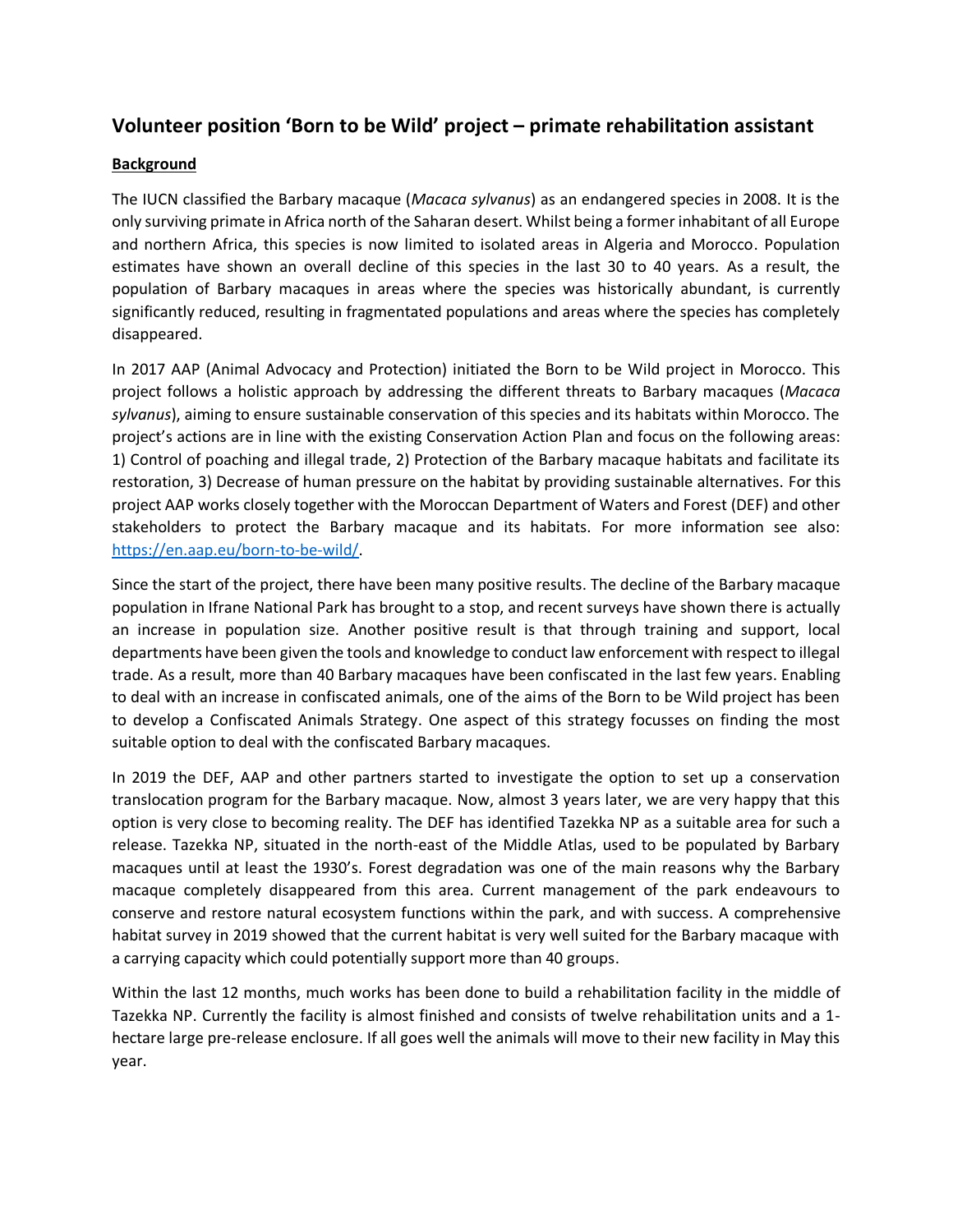To support the work in Morocco, AAP is looking for volunteers who can help out with the rehabilitation of the Barbary macaques in Tazekka.

### **Volunteer tasks**

Currently there are about 35 Barbary macaques which have potential to be released in Tazekka NP. Many of these animals are kept in small groups, and individuals have varying degrees of social experience. The aim of the rehabilitation process is to create relatively stable groups of Barbary macaques which have the potential to be released. This will be conducted according to a structured approach which will be developed by a rehabilitation consultant from AAP. As a volunteer your main task will be to support the local staff to conduct integrations and behavioural observations. You will monitor the individual animals, as well as the groups as a whole. The main focus of your observations will be on social relationships, group stability and other behavioural indicators which determine the potential suitability of the animals for release. The daily care is not the primary aim of your work, but where needed you will be assisting the local staff with feeding and providing environmental enrichment. Every day you provide a short report of your observations and send this to the rehabilitation supervisor and the AAP consultant.

#### **Your stay**

During your stay you will be housed in a small village called Bab Boudir. This village is ca. 8 km from the rehabilitation facilities in Tazekka NP. Every morning a staff member from the local Forestry department will take you to the rehabilitation site and bring you back at the end of the day. You will stay in one of the Portacabins which is available for student and volunteer housing for this project. The cabins are basically furnished and have each a shower and toilet. Each cabin can house up to two people. Besides that, there is a separate cabin with a communal kitchen and living space. Once or twice a week you will be taken to the nearest town (Taza) for food shopping and anything else you need.

Please be aware that the circumstance you will be working and living in are relatively basic. The rehabilitation enclosures are in a remote area of the park, and electricity is limited (solar). There is however a small office and kitchen which you can make use of during the day. Most local staff only speak Arabic, and some speak French. For your work you will receive all necessary support from the AAP consultant who is in charge of the rehabilitation process. This will be partly in person, and partly on a distance by phone and email. When the AAP consultant is not present in Tazekka, you will also be supported by the local rehabilitation supervisor, who also speaks basic English.

#### **Your profile**

For this role we look for candidates with the following profile:

- You have extensive experience working with primates in captivity, preferably with macaques
- You have a good understanding of primate behaviour and their needs
- You are capable and happy to work on your own with minimum supervision
- You do not mind living and working under basic conditions in a different culture
- You are physically fit and able to work in a hot climate
- You speak English, French is desirable but not necessary
- You are available for a period of at least 3 weeks, but our preference goes out to candidates who are available for a longer period of time